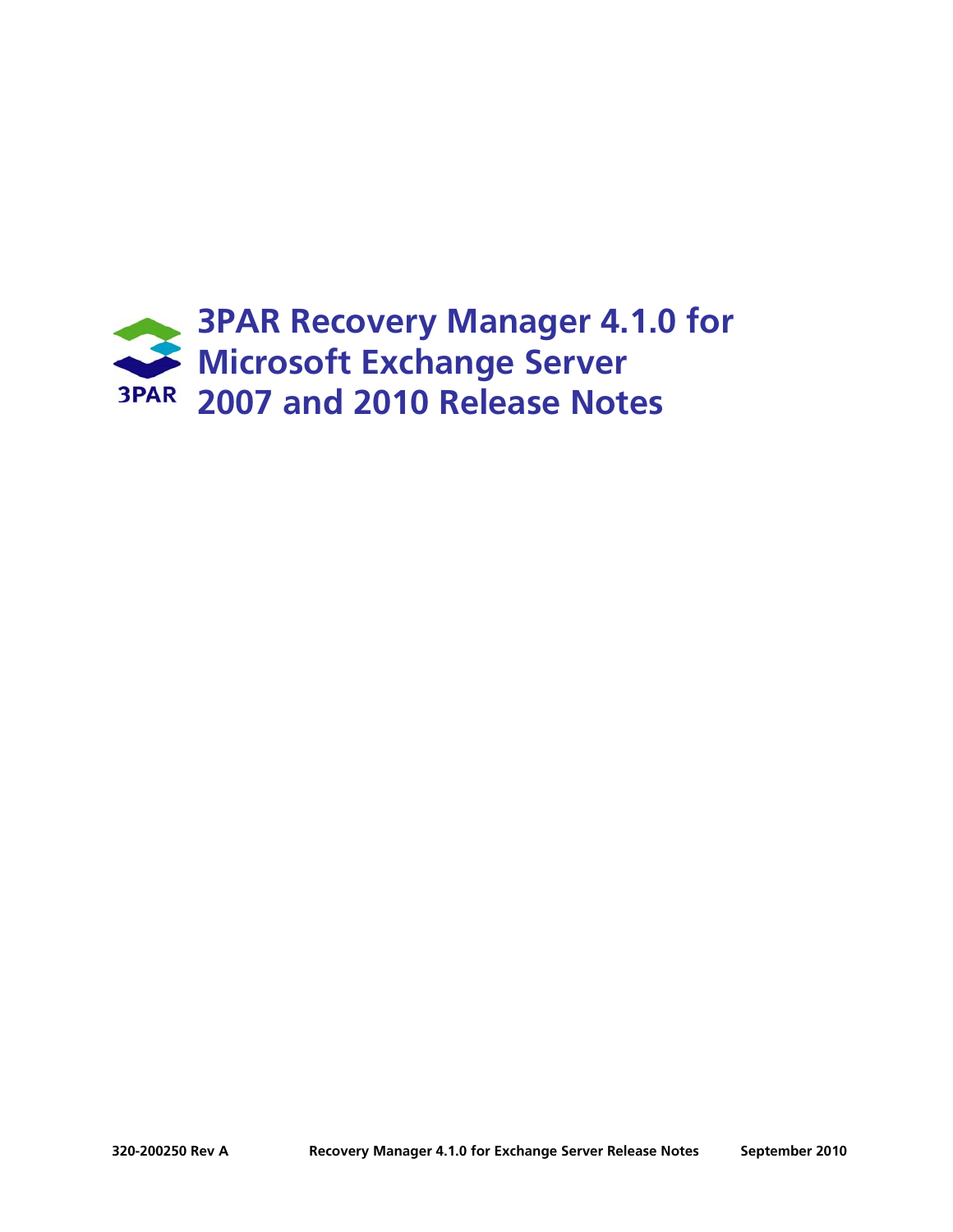#### **For Printed Material**

Copyright © 2010, 3PAR, Inc. All rights reserved. No part of this publication may be reproduced, stored in a retrieval system, or transmitted in any form or by any means, electronic, mechanical, photocopying, recording or otherwise, without the prior written consent of 3PAR, Inc., 4209 Technology Drive, Fremont, CA 94538.

#### **For Electronic Material**

The user may print one copy for personal use. Production of multiple copies or copies for sale is strictly prohibited.

#### **Trademarks**

3PAR, the 3PAR logo, InServ, InForm, and InSpire are trademarks or registered trademarks of 3PAR, Inc. All other trademarks and registered trademarks are the property of their respective owners.

#### **Changes**

The material in this document is for information only and is subject to change without notice. While reasonable efforts have been made in the preparation of this document to assure its accuracy, 3PAR, Inc. assumes no liability resulting from errors or omissions in this document or from the use of the information contained herein.

3PAR reserves the right to make changes in the product design without reservation and without notification to its users.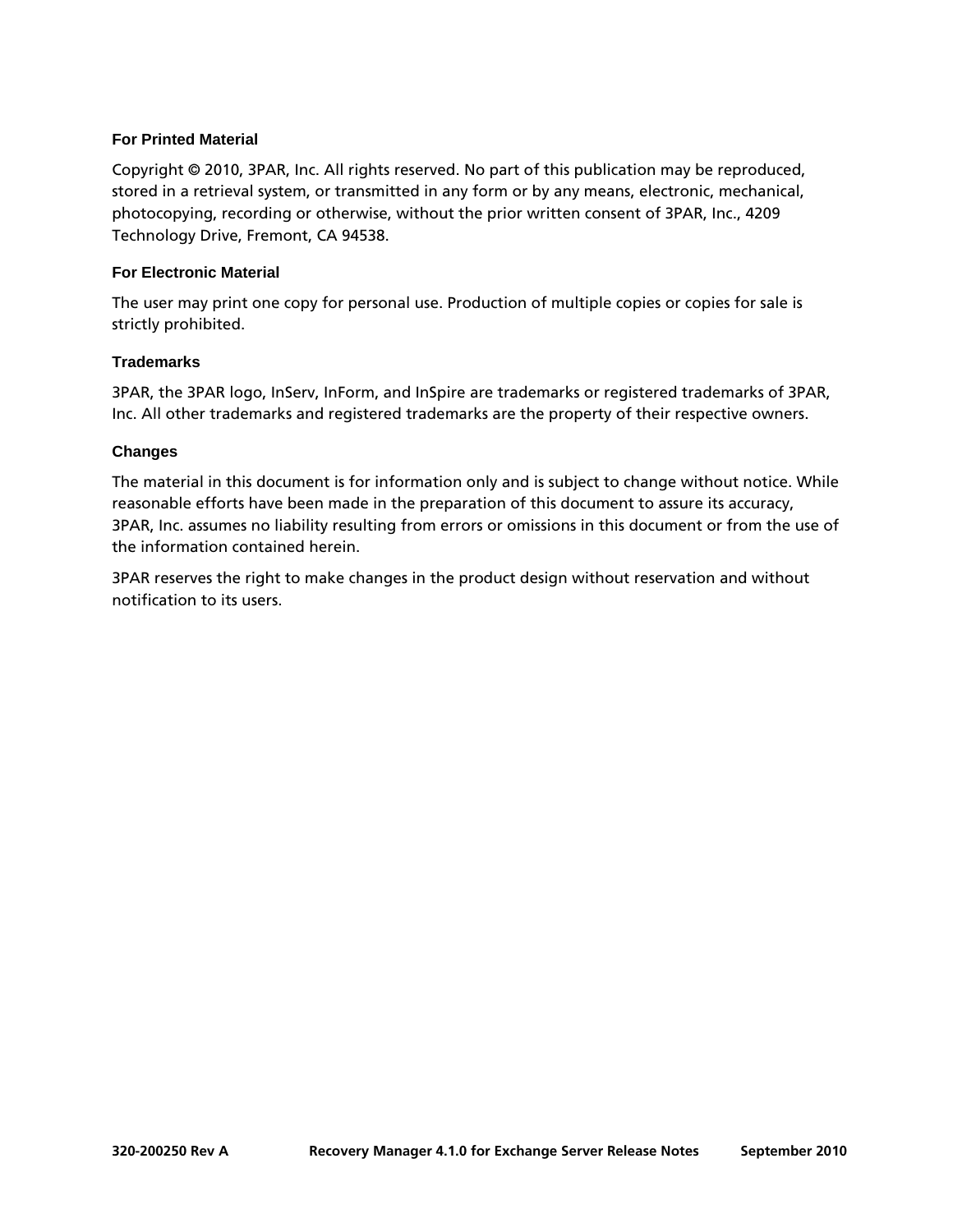This document provides release notes for Recovery Manager for Microsoft Exchange Server 2007 and 2010. Provided in these release notes are a list of known issues that may be visible to the customer, and a list of previous known issues that have been fixed with this release . Read this entire document before installing Recovery Manager.

# **Recovery Manager for Exchange Server Requirements**

## **Supported Platforms**

For platform-specific release levels, refer to the *InForm OS Configuration Matrix*, which can be accessed through the 3PAR Document Control System (DCS).

### **Not Supported**

- Registering an Exchange Server running on a platform (e.g. 64-bit Windows) different from the Recovery Manager console platform (e.g. 32-bit).
- Microsoft Exchange 2007 Server with Standby Continuous Replication (SCR) configuration.

## **3PAR InServ Storage Server Requirements**

- InForm Operating System
- InForm remote CLI client for Microsoft Windows
- Recovery Manager for Exchange Server license
- Virtual Copy license
- Remote Copy license (optional)
- Synchronous Long Distance Remote Copy (optional)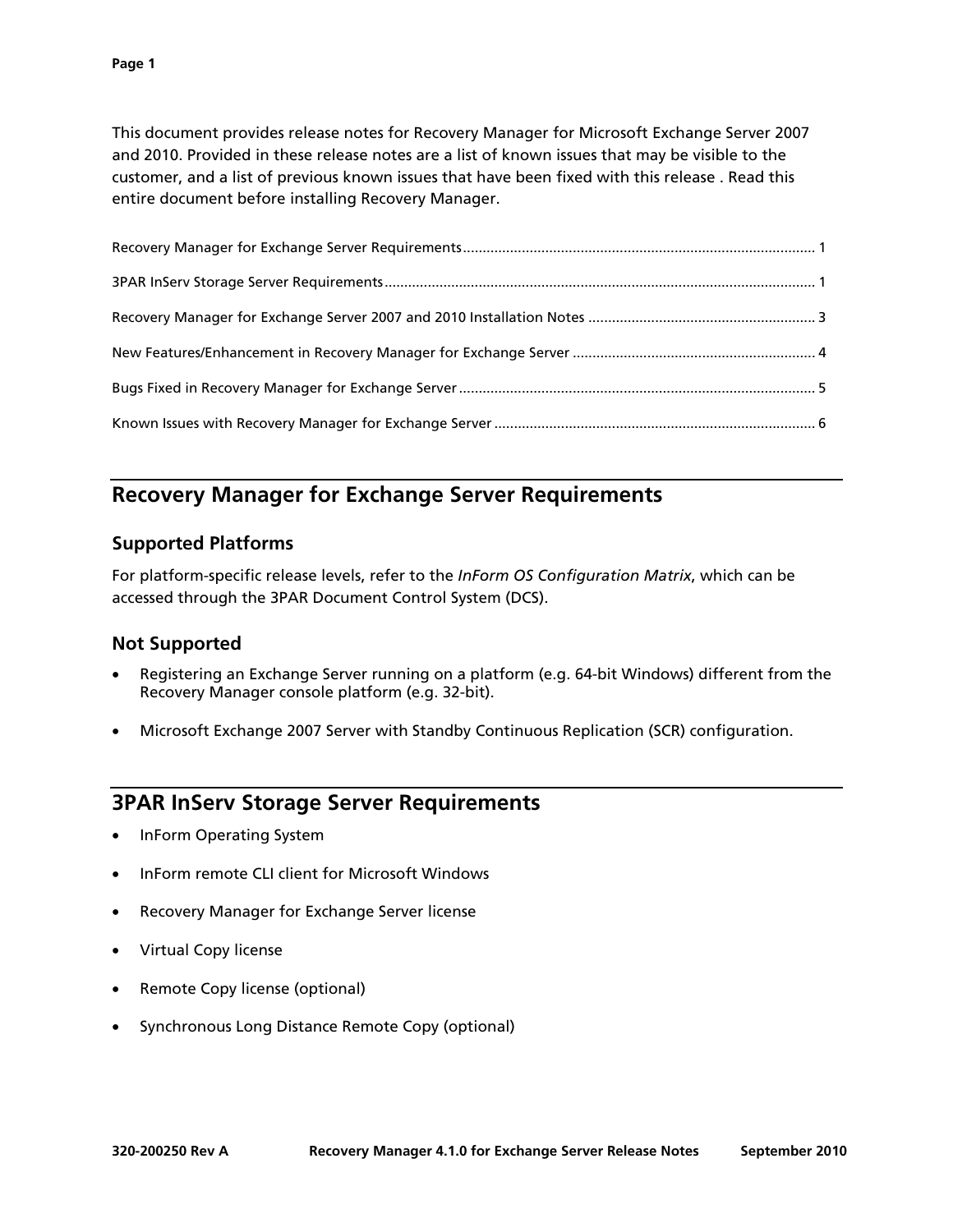**NOTE:** For platform-specific release levels, refer to the *InForm OS Configuration Matrix*, which can be accessed through the 3PAR Document Control System (DCS).

#### **Host Environment Requirements**

- The Exchange Datastores for which virtual copies will be taken must be online.
- For Exchange 2010, when running Recovery Manager's backup command with a non-local server name (production or backup server), as specified with the  $-vs$  option, the targeted server (specified with the  $-vs$  option) must have a backup server Recovery Manager for Exchange installation. See the *Recovery Manager 4.1.0 for Exchange 2010 User's Guide* for details.
- Any servers that will be performing backups on remote Backup Servers must have a Recovery Manager Backup Server installation (when using the  $-vs$  parameter to specify a non-local server).
- For Exchange 2007, the Microsoft Exchange Writer Information store and Replication Writer for the passive copy/node on LCR/CCR configuration must be in a stable state.
- The same level of Exchange, Recovery Manager, InForm CLI & GUI, and Windows Service Packs is required on all Recovery Manager for Exchange Server installed systems.
- All host servers with Recovery Manager for Exchange installed must belong to the same Windows domain.
- The build version of Microsoft Exchange Server System Management tools on the Backup Server needs to be the same as the version on the Exchange Server production server.
- Microsoft .Net Framework V2.0 or above is required (included with 3PAR VSS Provider for Microsoft Windows installation).
- 3PAR VSS Provider for Microsoft Windows.
- Microsoft Visual C++ 2005 SP1 Redistributable Package (Included with 3PAR Recover Manager for Microsoft Exchange Server 2007 installation).

**NOTE:** For platform-specific release levels, refer to the *InForm OS Configuration Matrix*, which can be accessed through the 3PAR Document Control System (DCS).

### **System/Security Patch Requirements**

Recovery Manager does not require any system or security patches. However, the 3PAR InForm Operating System and certain applications such as Microsoft VSS framework, Exchange Server 2007 or 2010 may have patch requirements, such as a security patch. Refer to the 3PAR InForm Operating System and the vendor's release notes for the Microsoft Operating System and Exchange Server patch requirements.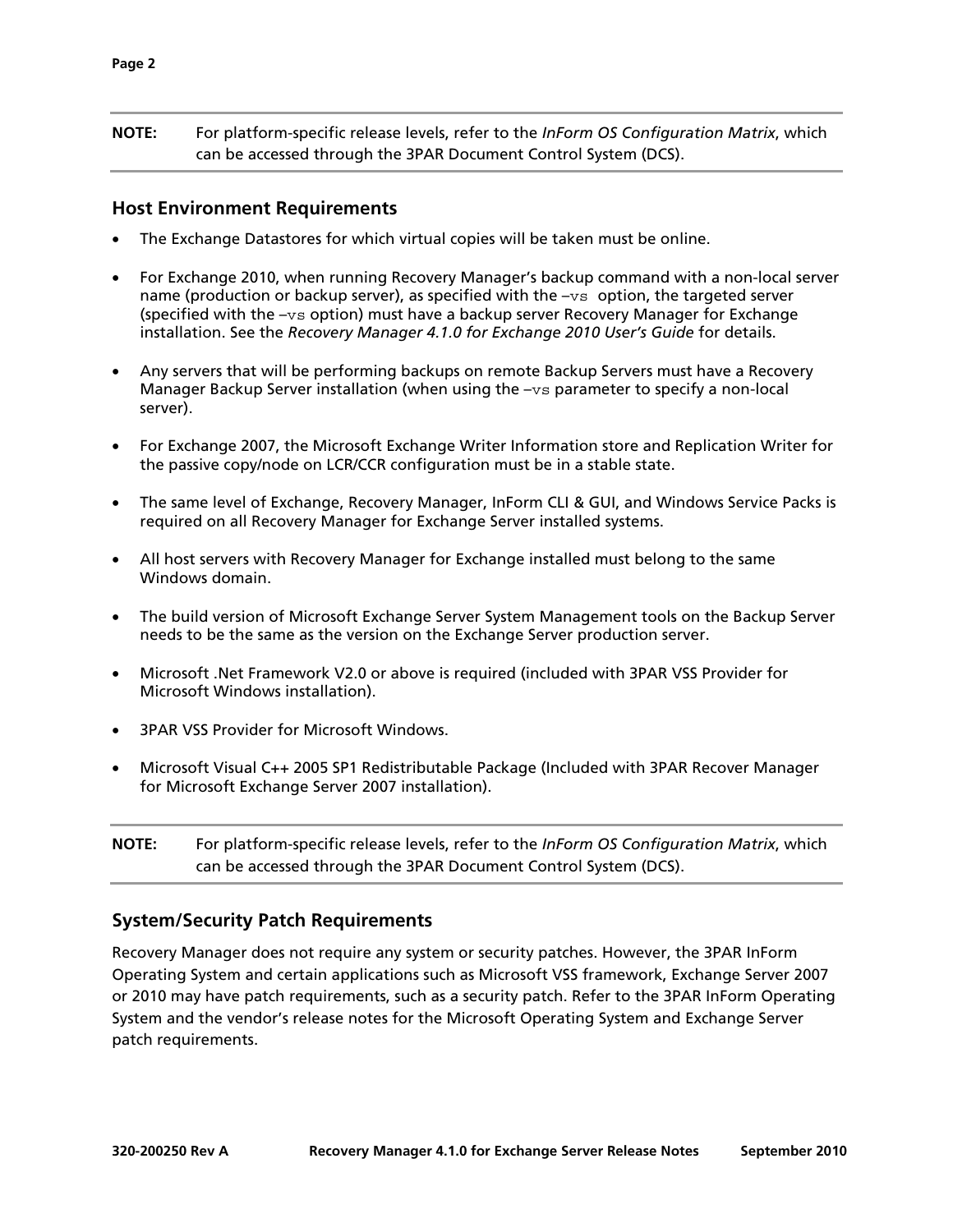### **3PAR Recovery Manager Requirements**

Recovery Manager requires a snapshot area for each volume that needs to be backed up (backups use the InForm OS Virtual Copy feature). See the *3PAR InForm OS Administrator's Guide* and *3PAR InForm OS Command Line Interface Reference* for detailed information on virtual copies and allocation methods for snapshot space of a virtual volume.

## **Recovery Manager for Exchange Server 2007 and 2010 Installation Notes**

**NOTE:** If importing your Recovery Manager repository from version 3.0.1 or earlier, the repository directory location changed from <system\_drive>\Program Files\3PAR\vcdba\Exchange to: <system drive>\Program Files\3PAR\RM\Exchange. You will need to move the old repository to the new location for it to be discovered properly. For detailed instructions see the *3PAR Recovery Manager 4.1.0 for Microsoft Exchange 2007 or 2010 User's Guide*.

Prior to the Recovery Manager installation, install the following (in the order listed):

- 3PAR InForm remote CLI client for Windows. Refer to the *3PAR InForm OS Command Line Interface Administrator's Manual* for setting up the 3PAR CLI client on the host machine for Microsoft Windows platform.
- 3PAR VSS Provider for Microsoft Windows. Refer to the *3PAR VSS Provider for Microsoft Windows User Guide* for setting up 3PAR VSS Provider for Microsoft Windows.
- **NOTE:** For 3PAR VSS Provider-specific release levels, please refer to the *InForm OS Configuration Matrix*, which can be accessed through the 3PAR Document Control System (DCS).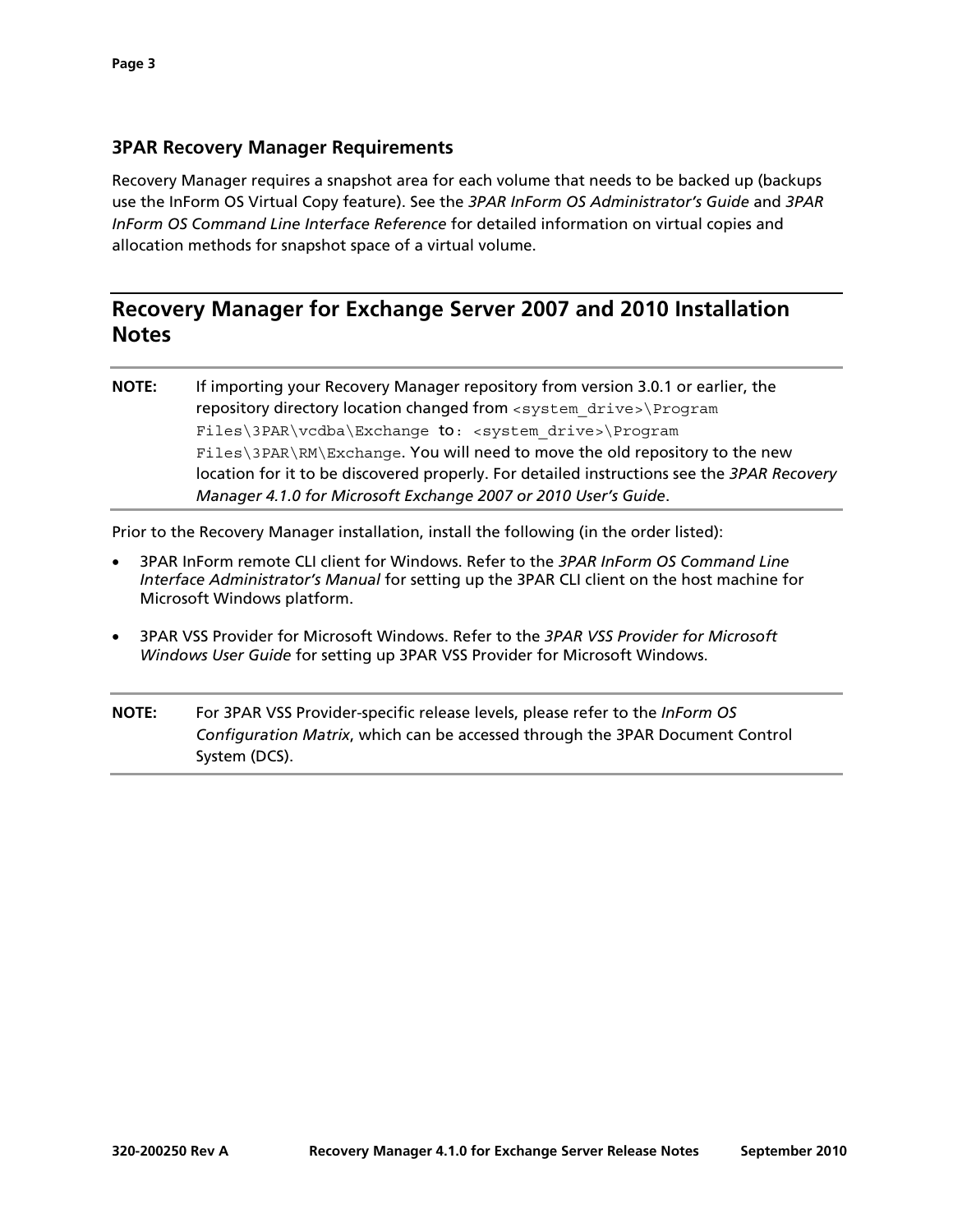# **New Features/Enhancement in Recovery Manager for Exchange Server**

| <b>Item</b>                                                    | <b>Description</b>                                                                                                                                                                                                                                                     |
|----------------------------------------------------------------|------------------------------------------------------------------------------------------------------------------------------------------------------------------------------------------------------------------------------------------------------------------------|
| Exchange Server 2007<br>and 2010 support                       | Recovery Manager 4.1.0 supports Microsoft Exchange Server 2007 and<br>2010.                                                                                                                                                                                            |
| Exchange 2010,<br>Database Availability<br>Group (DAG) support | DAG configuration and 3PAR Remote Copy with a DAG configuration<br>are supported. Remote Copy with a DAG configuration is also supported.                                                                                                                              |
| Snapshots of Exchange<br>2010 public folders                   | Continued support for public folders is available on Exchange 2010.                                                                                                                                                                                                    |
| Synchronous Long<br><b>Distance Remote Copy</b><br>support     | Support for remote copies on the periodic target has been added for<br>Synchronous Long Distance Remote Copy configurations.                                                                                                                                           |
| Repository sync                                                | The RMExch analyze command has a new parameter to automatically<br>synchronize the repository and the InServ's virtual volumes and virtual<br>copies. This corrects any mismatching of virtual volumes and VLUNs<br>between Recovery Manager and the specified InServ. |
| Virtual copy validation<br>flag                                | Recovery Manager for Exchange now tracks whether a virtual copy has<br>been validated with Exchange APIs. This is displayed in the GUI and CLI.<br>By default, a virtual copy will be validated unless the $-nc$ parameter is<br>used.                                 |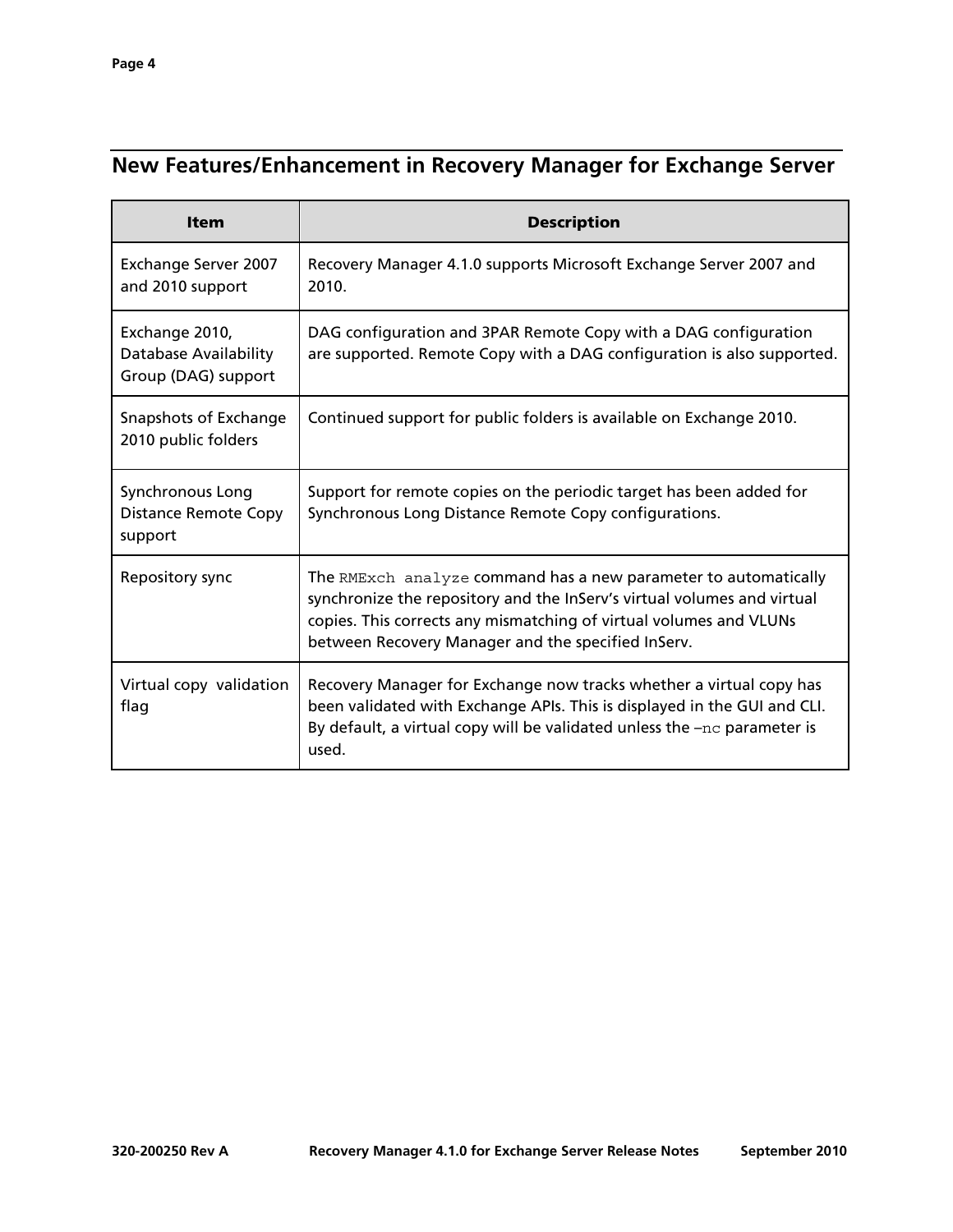# **Bugs Fixed in Recovery Manager for Exchange Server**

| <b>Bug</b> | <b>Description</b>                                                                                | <b>Resolution</b>                                                                                                 |
|------------|---------------------------------------------------------------------------------------------------|-------------------------------------------------------------------------------------------------------------------|
| 43612      | The Recovery Manager for<br>Exchange (RME) GUI does<br>not start.                                 | Separated and renamed the RME and Recovery<br>Manager for SQL (RMS) binaries so that the<br>GUI starts correctly. |
| 45639      | Recovery Manager for<br>Exchange 3.0.1 fails to<br>unmount when backup<br>completes.              | Serialized cleanup functionality so that backup<br>and NetBackup cleanup does not interfere.                      |
| 45708      | Recovery Manager for<br>Exchange 3.0.1 fails to<br>start when an older<br>repository is imported. | The GUI was working incorrectly if a<br>timestamp folder was empty. The GUI now<br>functions properly.            |
| 47134      | Recovery Manager for<br><b>Exchange VLUN creation</b><br>and removal issue.                       | Recovery Manager for Exchange now checks if<br>an import was successful and cleaned up<br>properly.               |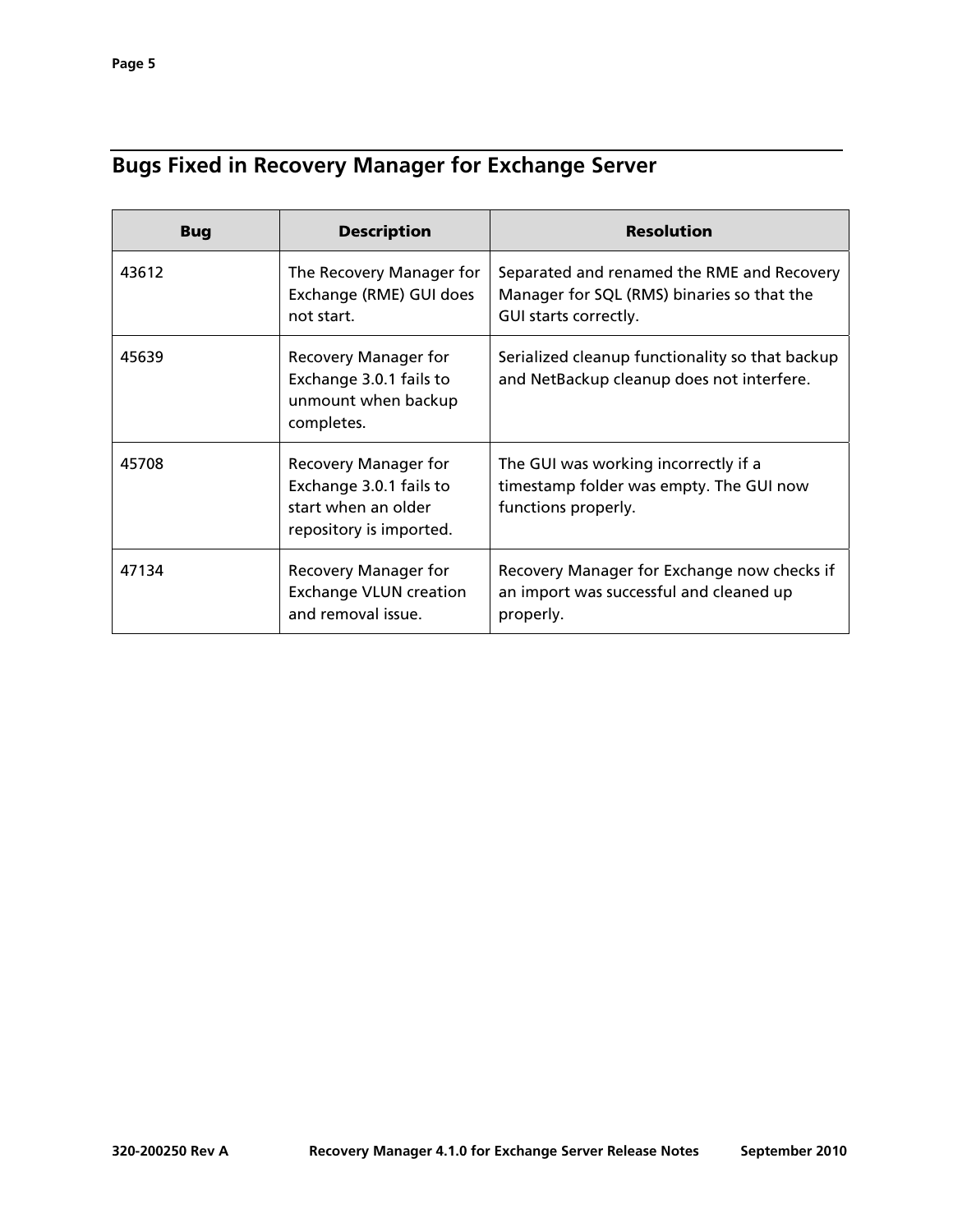# **Known Issues with Recovery Manager for Exchange Server**

| <b>Item</b>                                                                                                                                                      | <b>Description</b>                                                                                                                                                                                            | Workaround                                                                                                                                                                                                          |
|------------------------------------------------------------------------------------------------------------------------------------------------------------------|---------------------------------------------------------------------------------------------------------------------------------------------------------------------------------------------------------------|---------------------------------------------------------------------------------------------------------------------------------------------------------------------------------------------------------------------|
| The Recovery Manager<br>Service shows an<br>exception when the port<br>it is trying to use is<br>already in use.                                                 | When the Recovery Manager<br>Service attempts to use a port<br>that is already in use (default is<br>9933), an application event will<br>show that an exception has been<br>thrown.                           | Use the command portconfig to use<br>an unused port, or free up the port<br>for Recovery Manager to use.                                                                                                            |
| When performing a<br>filecopy restore after the<br>original data has been<br>moved, the filecopy<br>restore will fail and not<br>show the reason for<br>failure. | If the drive letter for a volume<br>changes after a virtual copy has<br>been taken, a filecopy restore<br>will fail and no output message<br>will display what happened.                                      | Either manually copy the files to the<br>correct location, or do not change<br>drive letters of a Mailbox<br>Database/storage group volume after<br>a virtual copy has been taken to<br>perform a filecopy restore. |
| A dot appears when you<br>right-click on Mailbox<br>Database node in the<br>Recovery Manager for<br>Exchange GUI tree pane.                                      | A small dot appears when you<br>right-click the Mailbox Database<br>node in the GUI tree pane.                                                                                                                | This dot can be ignored.                                                                                                                                                                                            |
| The Recovery Manager for<br>Exchange GUI does not<br>automatically refresh<br>after creating a snapshot<br>in CCR.                                               | When a snapshot is created on<br>both of the active and passive<br>nodes when a single backup<br>server is used in a CCR cluster,<br>the GUI does not automatically<br>update with the new virtual<br>copies. | Refresh the Virtual Copy<br>Management node manually after<br>the operation.                                                                                                                                        |
| System writer with Non-<br>retryable error.                                                                                                                      | System writer goes into non-<br>retryable state while creating an<br>LCR virtual copy on a CCR<br>storage group. This is an<br>incorrect usage of the<br>-lcr parameter.                                      | Restart Cryptographic Services.                                                                                                                                                                                     |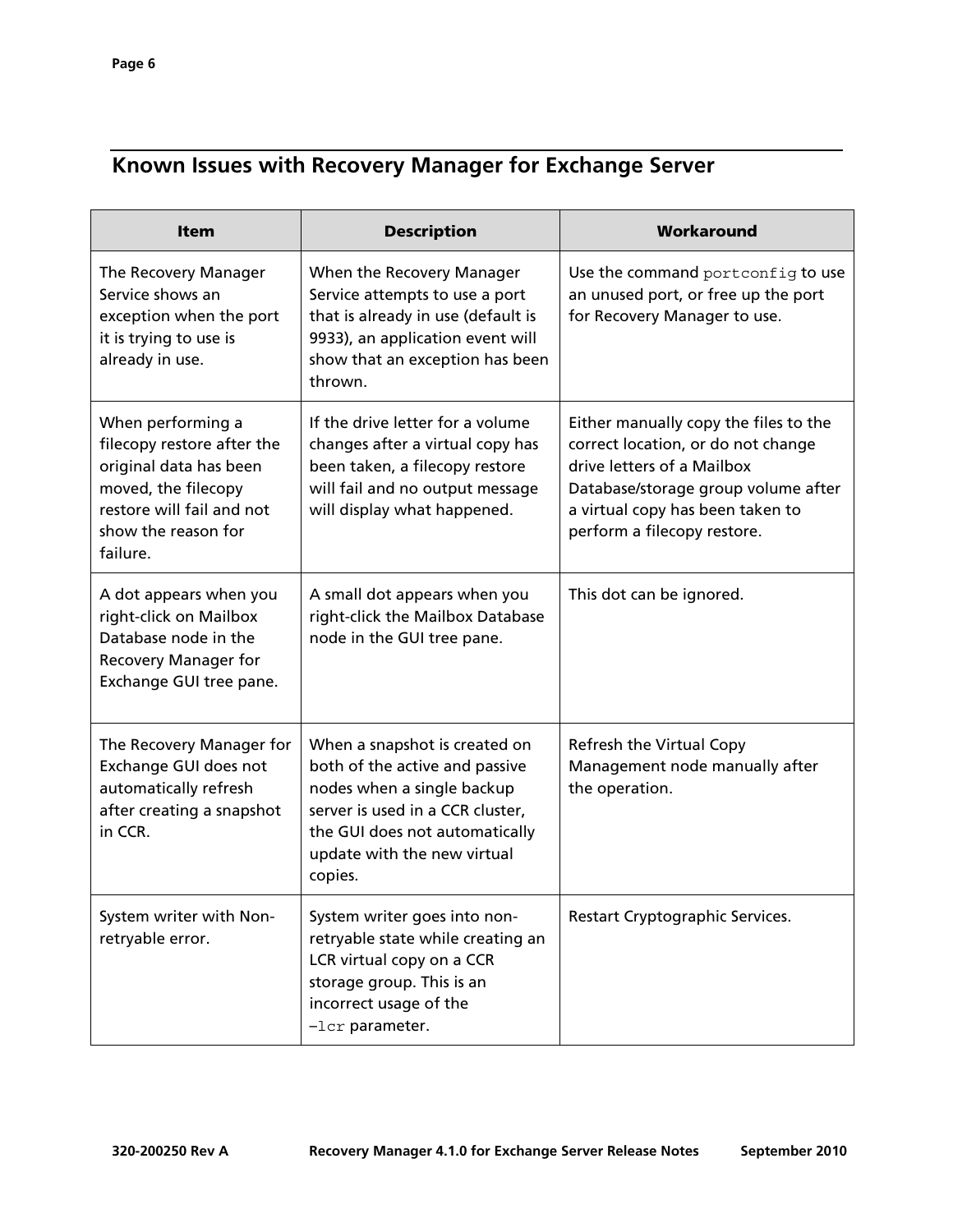| <b>Item</b>                                                                                                       | <b>Description</b>                                                                                                                                                                                                                                                                                                                                                                                                                                                                       | Workaround                                                                                                                                                                                           |
|-------------------------------------------------------------------------------------------------------------------|------------------------------------------------------------------------------------------------------------------------------------------------------------------------------------------------------------------------------------------------------------------------------------------------------------------------------------------------------------------------------------------------------------------------------------------------------------------------------------------|------------------------------------------------------------------------------------------------------------------------------------------------------------------------------------------------------|
| When running multiple<br>Remote Copy creates with<br>the-defer option, the<br>second command will<br>hang.        | Recovery Manager will hang if<br>more than one instance of<br>Remote Copy with the<br>-defer parameter is run<br>together on the same production<br>server.                                                                                                                                                                                                                                                                                                                              | Run the create commands after the<br>first one completes, or do not use the<br>-defer parameter.                                                                                                     |
| The Recovery Manager for<br>Exchange GUI will not<br>start up.                                                    | If the Recovery Manager for<br>Exchange GUI is installed directly<br>at a mount point, the GUI will<br>not start up.                                                                                                                                                                                                                                                                                                                                                                     | Install Recovery Manager for<br>Exchange on <mount-<br>point&gt;\<directory> and not<br/>directly on mount point</directory></mount-<br>                                                             |
| Error Event Id 106<br>generated by source<br>MSExchange Common.                                                   | When the GUI is invoked on a<br>backup server where the<br>production server is different<br>than backup server, Error Event<br>Id 106 gets logged to Windows<br>Application Event Log.<br>This problem occurs because the<br>performance counters of the RPC<br>Client Access service are not<br>installed when you install only<br>the Mailbox role on an Exchange<br>Server 2010 server. However, this<br>does not affect the functionality<br>of the Exchange Server 2010<br>server. | Refer to:<br>http://support.microsoft.com/kb/9826<br>79/en-us<br>http://social.technet.microsoft.com/for<br>ums/en-<br>US/exchangesvradmin/thread/caed2a3<br>4-618c-48a2-808a-8faba8567210           |
| Promote operation fails.                                                                                          | If a snapshot is spread across<br>Remote Copy groups on the<br>InServ, then it is not possible to<br>promote such a snapshot.                                                                                                                                                                                                                                                                                                                                                            | None.                                                                                                                                                                                                |
| A Remote Copy snapshot<br>entry is seen in local<br>Recovery Manager for<br>Exchange backup server<br>repository. | During Remote Copy snapshot<br>creation, if a production server is<br>used to validate a snapshot, a<br>Remote Copy snapshot entry is<br>added to local repository. These<br>entries carry InServ ID 0.                                                                                                                                                                                                                                                                                  | Ignore these entries as these<br>snapshots cannot be mounted or used<br>on local backup server. These<br>snapshots can be cleaned up using<br>the RMExch remove or RMExch<br>analyze -sync commands. |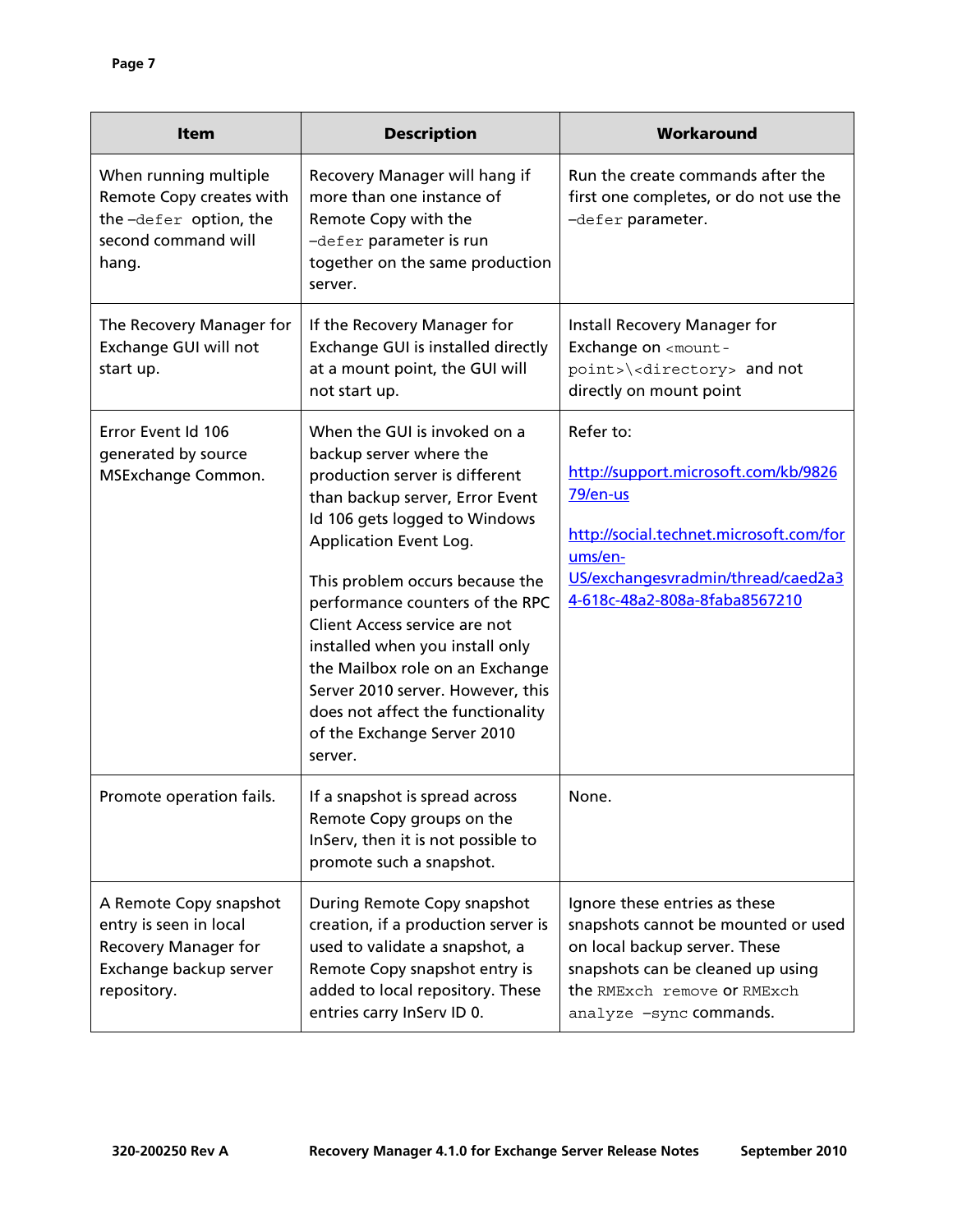| <b>Item</b>                                                                                                                                                                                                   | <b>Description</b>                                                                                                                                                                                                      | Workaround                                                                                                                       |
|---------------------------------------------------------------------------------------------------------------------------------------------------------------------------------------------------------------|-------------------------------------------------------------------------------------------------------------------------------------------------------------------------------------------------------------------------|----------------------------------------------------------------------------------------------------------------------------------|
| <b>Recovery Manager</b><br>displays the error: Could<br>not find 3PAR<br>Recovery Manager<br>products.                                                                                                        | When the Exchange MMC is<br>uninstalled from the backup<br>server and the Recovery<br>Manager GUI is invoked, this<br>error message is displayed.                                                                       | Install Exchange MMC.                                                                                                            |
| When running backup for<br>Exchange 2010 using a<br>remote NetBackup client<br>$(-\text{vs } \text{server} > \text{is not a})$<br>local server), the GUI will<br>display the backup as<br>failed immediately. | The GUI will show failed after<br>showing text output that it is<br>successful.                                                                                                                                         | No workaround needed. The backup<br>will complete successfully.                                                                  |
| If using $-vs$ <server><br/>for a backup, the backup<br/>repository entry does not<br/>show where the backup<br/>was performed.</server>                                                                      | The backup repository entry will<br>not show where a backup was<br>performed. To perform a media<br>restore, you will need to use the<br>same-vs <nbu client<br="">server&gt; where the backup was<br/>performed.</nbu> | Use the same <nbu client<br="">server&gt; to perform media restores.</nbu>                                                       |
| Exchange writer with<br>Retryable error.                                                                                                                                                                      | Creating a virtual copy with the<br>LCR option fails when the virtual<br>copy policy limit is exceeded and<br>the oldest virtual copy was<br>mounted, preventing it from<br>being removed by policy<br>enforcement.     | Unmount the mounted virtual copy,<br>restart the Information Store Service,<br>and retry the virtual copy creation<br>operation. |
| Volume restores fail after<br>any of the volumes<br>involved have their names<br>changed.                                                                                                                     | Recover Manager cannot<br>perform a volume restore from a<br>virtual copy if any base volume<br>names, or any virtual copy virtual<br>volume names, have changed.                                                       | None.                                                                                                                            |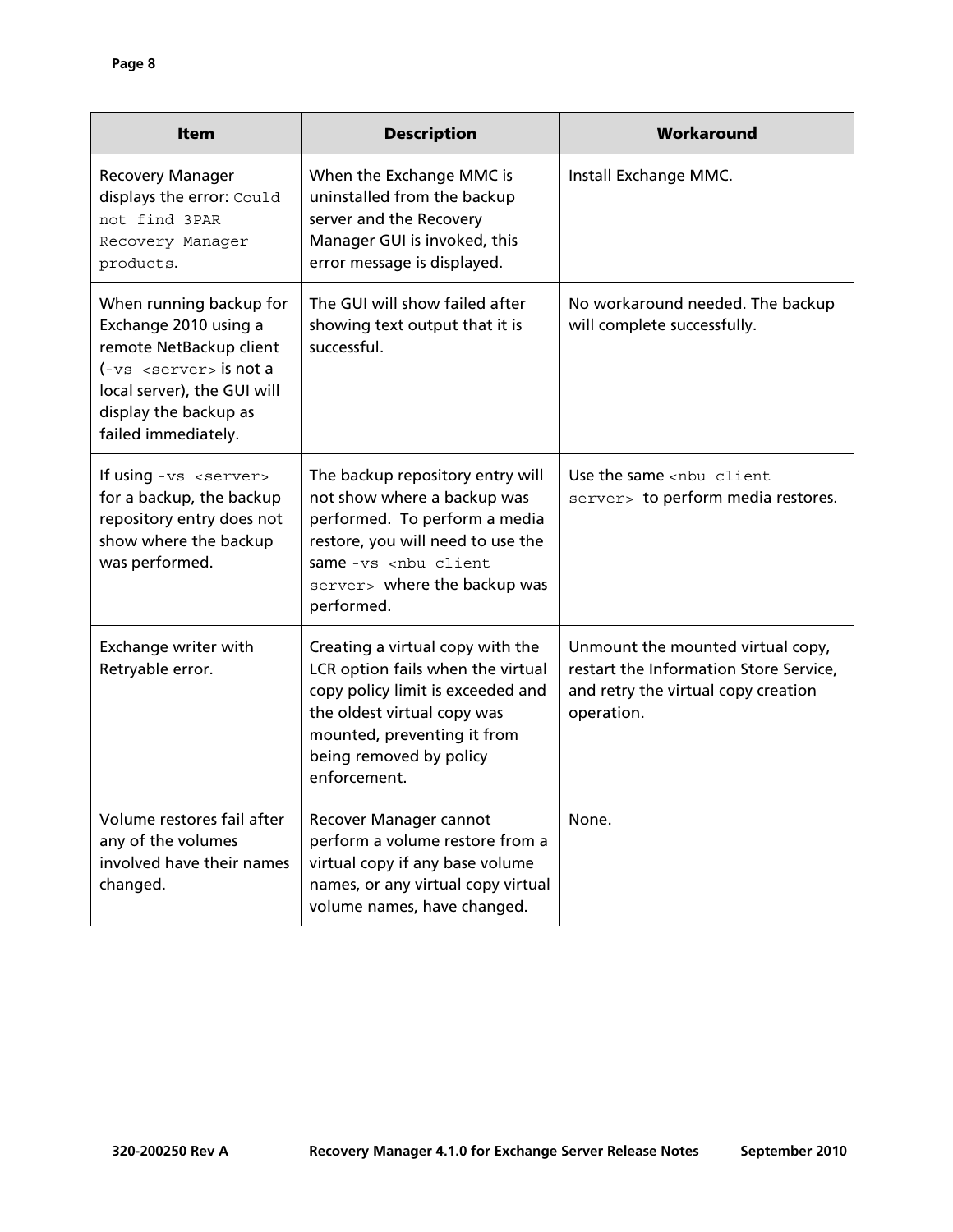| <b>Item</b>                                                                                                                                     | <b>Description</b>                                                                                                                                                                                                                                                                                                                                                                                                                                          | Workaround                                                                                                                                                                                                                                                  |
|-------------------------------------------------------------------------------------------------------------------------------------------------|-------------------------------------------------------------------------------------------------------------------------------------------------------------------------------------------------------------------------------------------------------------------------------------------------------------------------------------------------------------------------------------------------------------------------------------------------------------|-------------------------------------------------------------------------------------------------------------------------------------------------------------------------------------------------------------------------------------------------------------|
| <b>Commands to NetBackup</b><br>are case-sensitive.                                                                                             | When using NetBackup to<br>backup a virtual copy created by<br>Recovery Manager, you will<br>either first mount the virtual<br>copy or go straight to the<br>backup command and have<br>Recovery Manager automatically<br>mount the virtual copy for you.<br>In both cases, the -mp parameter<br>can optionally be used. The -mp<br>parameter for volume mount<br>point is case-sensitive and needs<br>to be the same as it appears in<br>Windows Explorer. | Use the same text case for the mount<br>point as it appears in the Windows<br>environment for the -mp option.                                                                                                                                               |
| On Windows 2008, a<br>scheduled job for<br><b>Recovery Manager will</b><br>raise an error event with<br>ID 5401 in the Windows<br>event viewer. | Does not apply to Windows<br>2003.<br>On Windows 2008, if the<br>schedule is set to run with only<br>the option Run whether user is<br>logged on or not, it will fail to<br>execute, with an error event ID<br>5401.<br>The event description is<br>RME5401: WARN: Administrator<br>or Power user access is required<br>to run this application.                                                                                                            | On Windows 2008, set the schedule<br>with the option;<br>• Run only when user is logged on<br>or<br>• Run whether user is logged on or<br>not and Run with highest privileges.                                                                              |
| Virtual copy creation on<br>the SAN boot disk fails.                                                                                            | A virtual copy creation fails with<br>error Error-<br>VSS_E_HOLD_WRITES_TIMEOUT.<br>When creating a virtual copy on<br>a SAN boot disk, the system<br>writer will be included as well.<br>This error normally occurs<br>because the I/O can't hold on the<br>system writer.                                                                                                                                                                                 | Maintaining the database on the SAN<br>boot disk is not recommended. All<br>the important databases should be<br>located on separate SAN disks<br>instead.<br>Note: Recovery Manager does not<br>support taking a virtual copy on a<br>Windows boot device. |